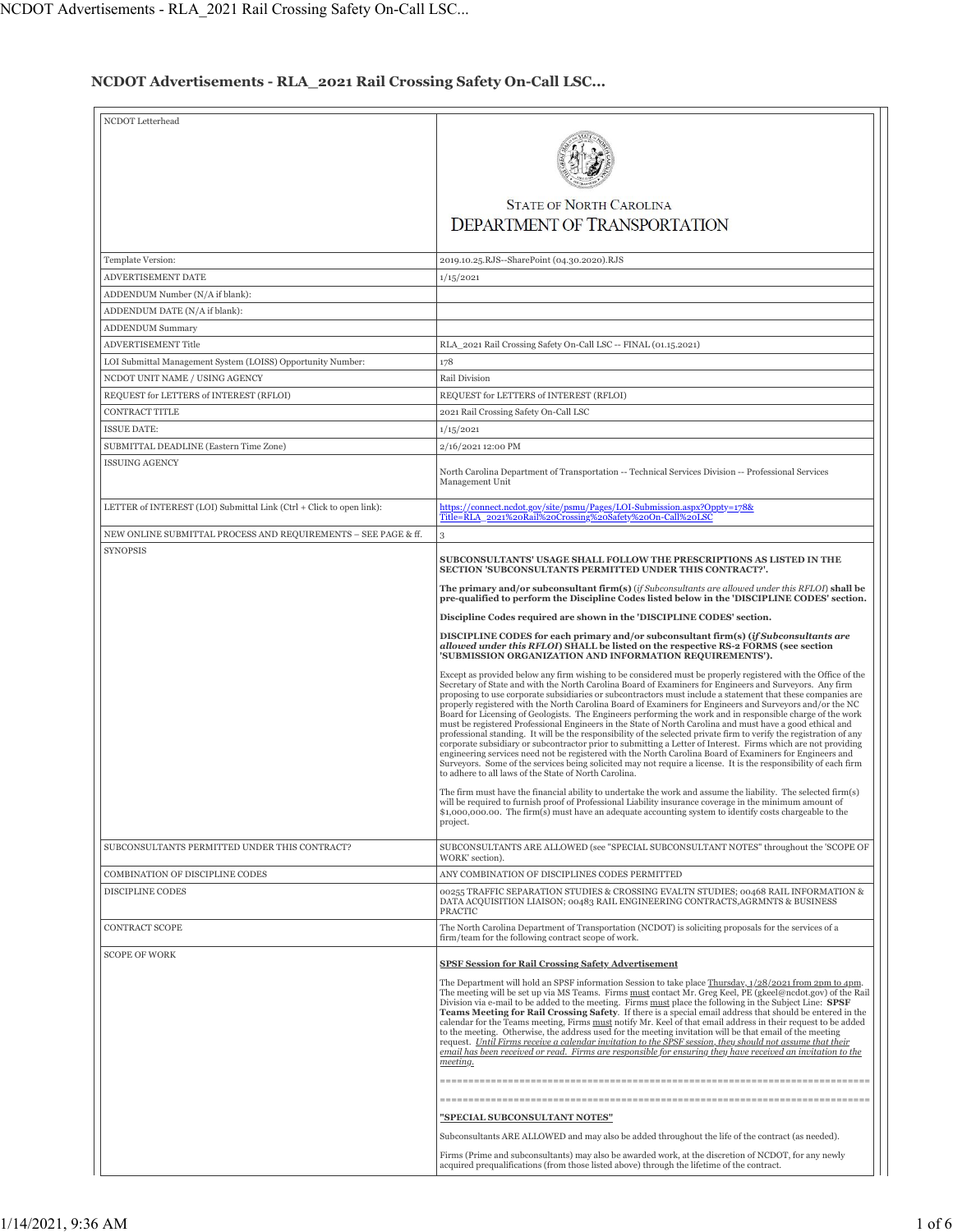|                        | Firms (Prime and subconsultants) shall be prequalified for discipline codes associated with the work areas<br>before being allowed to work in those areas.                                                                                                                                                                                                                                                                                                                                                                                                                                                                                                                                                                                                                                                                                                                                                                                                                                                                                                                                                                                                                                                                                                                                                                                                                                                                                                                                                                                                                                                                                                                                                                                                                                                                                                                                                                                                                                                                                                                                                                                                                                                                                                                                                                                                                                                                                                                                                                                                                                                                                                                                                                                                                                                                                                                                                                                                                                                                                                                                                                                                                                                                                                                                                                                                                                                                                                                                                                 |
|------------------------|----------------------------------------------------------------------------------------------------------------------------------------------------------------------------------------------------------------------------------------------------------------------------------------------------------------------------------------------------------------------------------------------------------------------------------------------------------------------------------------------------------------------------------------------------------------------------------------------------------------------------------------------------------------------------------------------------------------------------------------------------------------------------------------------------------------------------------------------------------------------------------------------------------------------------------------------------------------------------------------------------------------------------------------------------------------------------------------------------------------------------------------------------------------------------------------------------------------------------------------------------------------------------------------------------------------------------------------------------------------------------------------------------------------------------------------------------------------------------------------------------------------------------------------------------------------------------------------------------------------------------------------------------------------------------------------------------------------------------------------------------------------------------------------------------------------------------------------------------------------------------------------------------------------------------------------------------------------------------------------------------------------------------------------------------------------------------------------------------------------------------------------------------------------------------------------------------------------------------------------------------------------------------------------------------------------------------------------------------------------------------------------------------------------------------------------------------------------------------------------------------------------------------------------------------------------------------------------------------------------------------------------------------------------------------------------------------------------------------------------------------------------------------------------------------------------------------------------------------------------------------------------------------------------------------------------------------------------------------------------------------------------------------------------------------------------------------------------------------------------------------------------------------------------------------------------------------------------------------------------------------------------------------------------------------------------------------------------------------------------------------------------------------------------------------------------------------------------------------------------------------------------------------|
|                        |                                                                                                                                                                                                                                                                                                                                                                                                                                                                                                                                                                                                                                                                                                                                                                                                                                                                                                                                                                                                                                                                                                                                                                                                                                                                                                                                                                                                                                                                                                                                                                                                                                                                                                                                                                                                                                                                                                                                                                                                                                                                                                                                                                                                                                                                                                                                                                                                                                                                                                                                                                                                                                                                                                                                                                                                                                                                                                                                                                                                                                                                                                                                                                                                                                                                                                                                                                                                                                                                                                                            |
|                        | <b>NOTE</b>                                                                                                                                                                                                                                                                                                                                                                                                                                                                                                                                                                                                                                                                                                                                                                                                                                                                                                                                                                                                                                                                                                                                                                                                                                                                                                                                                                                                                                                                                                                                                                                                                                                                                                                                                                                                                                                                                                                                                                                                                                                                                                                                                                                                                                                                                                                                                                                                                                                                                                                                                                                                                                                                                                                                                                                                                                                                                                                                                                                                                                                                                                                                                                                                                                                                                                                                                                                                                                                                                                                |
|                        | Other work codes may be required throughout the life of the contract(s), based on Division need/workload.<br>The prequalification(s) for any future required work code(s) will be reviewed on a project-specific basis and<br>upon Division request and may not be held by all (sub)consultants selected for this contract. These future-<br>required work codes are not currently known and will not be used in the selection process for this current<br>RFLOI.<br>The Rail Division is occasionally asked to address issues that were not anticipated at the time of advertisement                                                                                                                                                                                                                                                                                                                                                                                                                                                                                                                                                                                                                                                                                                                                                                                                                                                                                                                                                                                                                                                                                                                                                                                                                                                                                                                                                                                                                                                                                                                                                                                                                                                                                                                                                                                                                                                                                                                                                                                                                                                                                                                                                                                                                                                                                                                                                                                                                                                                                                                                                                                                                                                                                                                                                                                                                                                                                                                                      |
|                        | and that require special services or services beyond the capacity of existing teams. In these and other cases,<br>and at Rail Division's discretion, subconsultants will be allowed to be submitted at a later date. This future<br>work is not currently known and will not be used in the selection process for this current RFLOI. In response<br>to this RFLOI, teams should gather all members needed in order to address the scope they intend to pursue.<br>Selections will be based on teams' abilities to address the scope as described herein. Teams should not depend<br>on the use of future subconsultants in order to be selected.                                                                                                                                                                                                                                                                                                                                                                                                                                                                                                                                                                                                                                                                                                                                                                                                                                                                                                                                                                                                                                                                                                                                                                                                                                                                                                                                                                                                                                                                                                                                                                                                                                                                                                                                                                                                                                                                                                                                                                                                                                                                                                                                                                                                                                                                                                                                                                                                                                                                                                                                                                                                                                                                                                                                                                                                                                                                          |
|                        | <b>SCOPE</b>                                                                                                                                                                                                                                                                                                                                                                                                                                                                                                                                                                                                                                                                                                                                                                                                                                                                                                                                                                                                                                                                                                                                                                                                                                                                                                                                                                                                                                                                                                                                                                                                                                                                                                                                                                                                                                                                                                                                                                                                                                                                                                                                                                                                                                                                                                                                                                                                                                                                                                                                                                                                                                                                                                                                                                                                                                                                                                                                                                                                                                                                                                                                                                                                                                                                                                                                                                                                                                                                                                               |
|                        | <b>Teams will be required to provide General Railroad Crossing</b><br>Safety Services that will include, but not be limited to, any<br>combination of the following:                                                                                                                                                                                                                                                                                                                                                                                                                                                                                                                                                                                                                                                                                                                                                                                                                                                                                                                                                                                                                                                                                                                                                                                                                                                                                                                                                                                                                                                                                                                                                                                                                                                                                                                                                                                                                                                                                                                                                                                                                                                                                                                                                                                                                                                                                                                                                                                                                                                                                                                                                                                                                                                                                                                                                                                                                                                                                                                                                                                                                                                                                                                                                                                                                                                                                                                                                       |
|                        | 1. Perform traffic separation and crossing evaluation studies<br>2. Preparation of conceptual, preliminary, right-of-way, and final design plans for proposed rail/highway<br>crossing improvement projects (crossing closure and associated improvements to local roads and grade<br>separation of roadway bridge over railroad) per NCDOT standards and specifications. See qualification<br>requirements at end of Scope of Work.<br>3. Preparation of specifications, standards, plans, estimates, and other documents for bid of rail/highway<br>crossing improvement projects (crossing closure and associated improvements to local roads and grade<br>separation of roadway bridge over railroad). See qualification requirements at end of Scope of Work.<br>4. Attend public meetings, workshops, hearings, and coordinate with local and railroad officials<br>5. Develop special engineering reports, graphics, drawings, and concept visualizations<br>6. Perform crossing inventories including preparation of USDOT crossing inventory forms and data<br>reconciliation per NCDOT Rail Division specifications and Federal Railroad Administration standards<br>7. Collect and input of GPS data in GIS and/or CADD files per NCDOT specifications<br>8. Collect and/or analyze traffic data at or near railroad crossing per NCDOT Rail Division requirements<br>and practices<br>9. Collect and/or analyze freight rail origination/destination, congestion, throughput, and other freight rail<br>operational data as directed by Rail Division<br>10. Collect and/or analyze passenger rail origin/destination, revenue, on-time performance, and other<br>passenger rail operational data as directed by Rail Division<br>11. Provide engineering support for NCDOT and proprietary data management, GIS, modeling, and analysis<br>tools/programs used by Rail Division<br>12. Coordinate, develop, and review grant application packages and Congressional earmark requests.<br>13. Develop and review supporting documents for federal grant, earmark, and state fiscal expansion budget<br>requests.<br>14. Review invoices for railroad construction projects to ensure that project funds are being utilized in<br>accordance with all applicable regulations, statutes, and agreements.<br>15. Provide program management support for federal grant, earmark, and stimulus-funded programs<br>16. Coordinate cooperative agreements and project implementation<br>17. Preparation of contract language, including non-standard language, and documents to match terms<br>negotiated verbally by NCDOT<br>18. Provide assistance with developing complex contracts, agreements, and specifications pertaining to<br>projects and/or operations pertaining to stimulus and other Rail Division projects<br>19. Provide assistance in setting up documented process to ensure private railroad match and crossing<br>closure shares for projects are tracked, invoiced, and maintained<br>20. Develop budgets, funding and spending strategies, and monitor and report as necessary for Federal and<br>State programs, potential earmarks and grants, and stimulus-funded projects<br>21. Assist with contract creation and other administrative duties as assigned.<br>22. Manage administrative services as it relates to professional service firms and contractors.<br>23. Manage Division interns, Transportation Engineering Associates, and other similar short-term Division<br>employees. |
|                        | Qualification requirements for Items 2 & 3 above                                                                                                                                                                                                                                                                                                                                                                                                                                                                                                                                                                                                                                                                                                                                                                                                                                                                                                                                                                                                                                                                                                                                                                                                                                                                                                                                                                                                                                                                                                                                                                                                                                                                                                                                                                                                                                                                                                                                                                                                                                                                                                                                                                                                                                                                                                                                                                                                                                                                                                                                                                                                                                                                                                                                                                                                                                                                                                                                                                                                                                                                                                                                                                                                                                                                                                                                                                                                                                                                           |
|                        | In order to be considered for this work, firms must show corridor modeling experience in addition to any other<br>types of experience they wish to display.                                                                                                                                                                                                                                                                                                                                                                                                                                                                                                                                                                                                                                                                                                                                                                                                                                                                                                                                                                                                                                                                                                                                                                                                                                                                                                                                                                                                                                                                                                                                                                                                                                                                                                                                                                                                                                                                                                                                                                                                                                                                                                                                                                                                                                                                                                                                                                                                                                                                                                                                                                                                                                                                                                                                                                                                                                                                                                                                                                                                                                                                                                                                                                                                                                                                                                                                                                |
|                        | OPTIONAL CODES ARE IN ADDITION TO THE REQUIRED CODES LISTED ABOVE. These codes are<br>relevant to grade separation and roadway design related work only. A team's strength in these codes will be<br>considered during selection.                                                                                                                                                                                                                                                                                                                                                                                                                                                                                                                                                                                                                                                                                                                                                                                                                                                                                                                                                                                                                                                                                                                                                                                                                                                                                                                                                                                                                                                                                                                                                                                                                                                                                                                                                                                                                                                                                                                                                                                                                                                                                                                                                                                                                                                                                                                                                                                                                                                                                                                                                                                                                                                                                                                                                                                                                                                                                                                                                                                                                                                                                                                                                                                                                                                                                          |
|                        | $\bullet$ 00023 – Bridges – Spans Over 200'<br>• 00024 - Bridges - Spans Under 200'<br>• 00026 - Capacity Analysis - Intersections and Corridors<br>• 00030 - Capacity Analysis - Roundabouts<br>• 00070 - Erosion and Sediment Control Design<br>• 00097 – Guide Sign Design – Conventional Roads<br>$\bullet$ 00126 - Interchange Design<br>• 00155 - Pavement Markings Plans<br>• 00173 - Public Water Distribution Systems<br>• 00201 - Rural Roadway Design<br>• 00203 - Sanitary Sewer Collection Systems<br>• 00205 - School Traffic Operations Studies<br>$\bullet$ 00207 – Signal Design<br>$\bullet$ 00208 – Signal Equipment Design<br>• 00209 - Signal Communications Design<br>• 00247 – Traffic Management Plan – Level 3 and 4<br>• 00252 - Traffic Impact Studies<br>• 00269 - Urban Roadway Design<br>• 00270 - Utility Coordination<br>• 00294 - Roadway Foundation Investigation & Design<br>• 00295 – Structure Foundation Investigation & Design<br>• 00296 – Retaining Wall Investigation & Design<br>• 00297 - Pavement Design Investigation<br>• 00330 - Hazardous Waste Site Analysis & Remediation<br>• 00433 - Tier I Basic Hydrologic and Hydraulic Design<br>• 00434 - Tier II Complete Hydrologic and Hydraulic Design<br>• 00541 - Traffic Management Plan - Level 1 and 2                                                                                                                                                                                                                                                                                                                                                                                                                                                                                                                                                                                                                                                                                                                                                                                                                                                                                                                                                                                                                                                                                                                                                                                                                                                                                                                                                                                                                                                                                                                                                                                                                                                                                                                                                                                                                                                                                                                                                                                                                                                                                                                                                                                                                  |
| PROPOSED CONTRACT TERM | THREE (3) YEARS                                                                                                                                                                                                                                                                                                                                                                                                                                                                                                                                                                                                                                                                                                                                                                                                                                                                                                                                                                                                                                                                                                                                                                                                                                                                                                                                                                                                                                                                                                                                                                                                                                                                                                                                                                                                                                                                                                                                                                                                                                                                                                                                                                                                                                                                                                                                                                                                                                                                                                                                                                                                                                                                                                                                                                                                                                                                                                                                                                                                                                                                                                                                                                                                                                                                                                                                                                                                                                                                                                            |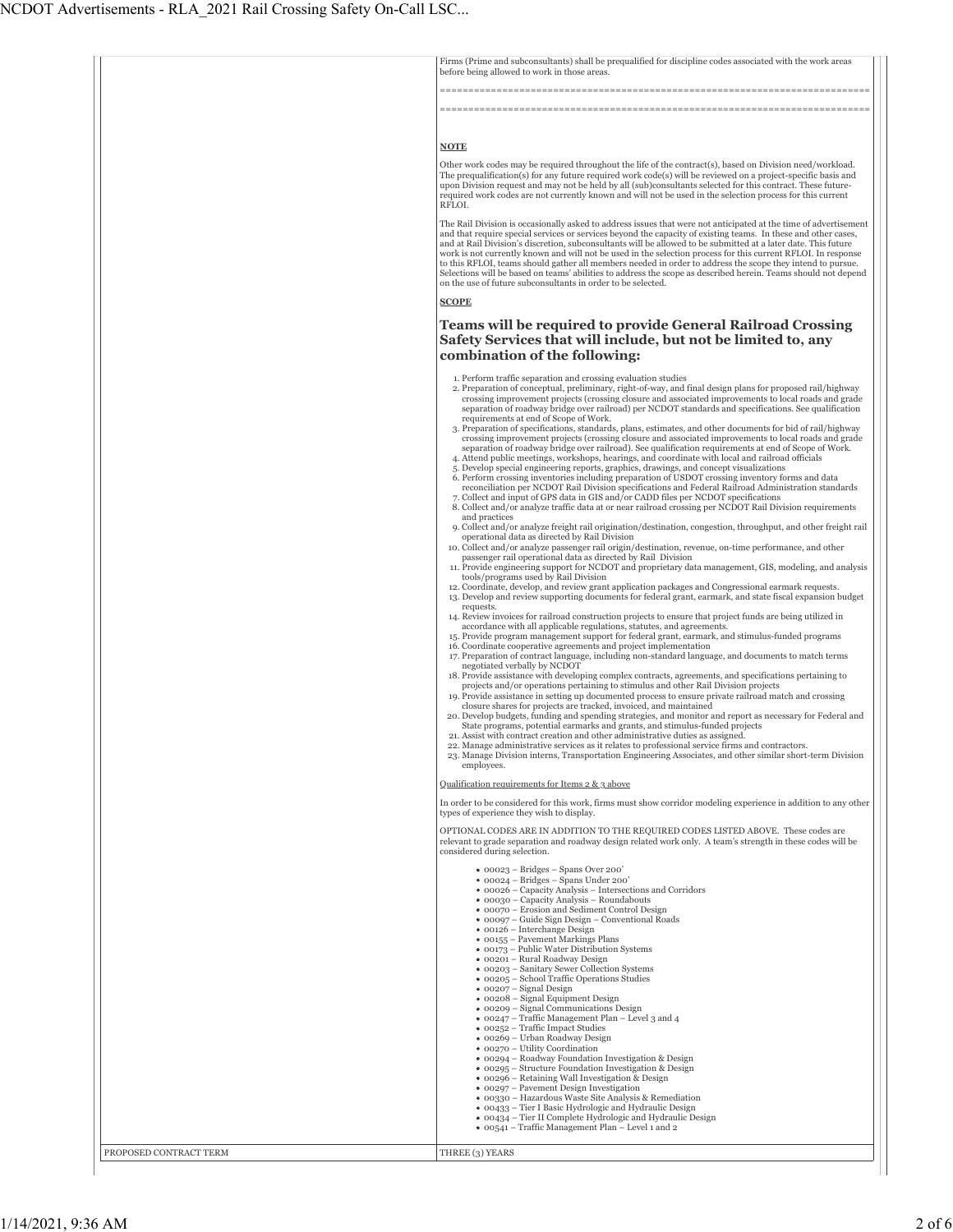| PROPOSED CONTRACT EXTENSIONS   | TWO (2) @ 1-YEAR each                                                                                                                                                                                                                                                                                                                                                                                                                                                                                                                                                                                                                                                                                                                                                                                       |
|--------------------------------|-------------------------------------------------------------------------------------------------------------------------------------------------------------------------------------------------------------------------------------------------------------------------------------------------------------------------------------------------------------------------------------------------------------------------------------------------------------------------------------------------------------------------------------------------------------------------------------------------------------------------------------------------------------------------------------------------------------------------------------------------------------------------------------------------------------|
| PROPOSED CONTRACT PAYMENT TYPE | LUMP SUM and/or COST-PLUS Task Orders                                                                                                                                                                                                                                                                                                                                                                                                                                                                                                                                                                                                                                                                                                                                                                       |
| NUMBER OF PAGES (#)            | 15                                                                                                                                                                                                                                                                                                                                                                                                                                                                                                                                                                                                                                                                                                                                                                                                          |
| NUMBER OF PAGES (words)        | <b>FIFTEEN</b>                                                                                                                                                                                                                                                                                                                                                                                                                                                                                                                                                                                                                                                                                                                                                                                              |
| SUBMITTAL REQUIREMENTS         | All LOIs are limited to those pages prescribed in the above sections <b>NUMBER OF PAGES</b> $(*)$ and<br><b>'NUMBER OF PAGES (words)'</b> -- inclusive of the cover sheet, and shall be typed on 8-1/2" x 11" sheets,<br>single-spaced, one-sided (RS-2 forms are not included in the page count).                                                                                                                                                                                                                                                                                                                                                                                                                                                                                                          |
|                                | LOIs containing more than those pages prescribed in the above sections 'NUMBER OF PAGES $(*)$ ' and<br>'NUMBER OF PAGES (words)' pages will not be considered.                                                                                                                                                                                                                                                                                                                                                                                                                                                                                                                                                                                                                                              |
|                                | DISCIPLINE CODES for each primary and/or subconsultant firm(s) (if Subconsultants are<br>allowed under this RFLOI) SHALL be listed on the respective RS-2 FORMS (see section<br>'SUBMISSION ORGANIZATION AND INFORMATION REQUIREMENTS').                                                                                                                                                                                                                                                                                                                                                                                                                                                                                                                                                                    |
|                                | ONLY ELECTRONIC LOIS WILL BE ACCEPTED.                                                                                                                                                                                                                                                                                                                                                                                                                                                                                                                                                                                                                                                                                                                                                                      |
|                                | LOIs should be submitted in .pdf format using software such as Adobe, CutePDF PDF Writer, Docudesk<br>deskPDF, etc.                                                                                                                                                                                                                                                                                                                                                                                                                                                                                                                                                                                                                                                                                         |
|                                | NCDOT now utilizes its online <b>LOI Submittal Management System (LOISS)</b> located at:<br>https://connect.ncdot.gov/site/psmu/default.aspx. To submit an LOI utilizing this system, the "submitting<br>employee" at each "submitting Firm" must have their own, individual NCID (as a note, each prequalified Firm<br>should already have an individual in the company with an $NCID -$ as required by the online Prequalification<br>System). NCIDs may be obtained at this website: https://ncid.nc.gov/ (locked NCIDs may also be unlocked<br>via the self-service portion of the NCID website). Once the "submitting employee" has their completed NCID,<br>they may proceed to upload their firm's LOI to NCDOT's LOISS. This site is very similar to other web-based<br>upload and form-fill sites. |
|                                | NCID sync issues - Help contact: Once a user has an NCID (whether prior to this advertisement, or<br>pursuant to this advertisement) and said user receives an error message, or has issues, when attempting to<br>login to LOISS, please contact NCDOT - CM Support at dot.cmsupport@ncdot.gov to have your NCID<br>synchronized. Please explain that you are trying to access the LOISS application on the PSMU site and include<br>your NCID (do not include your password) and the error message you are receiving. This syncing of your<br>NCID to LOISS should be a one-time occurrence. Firms' users are urged to early create an NCID (if needed)<br>and have it synced with LOISS (if necessary) to avoid any potential delays or missed deadlines when<br>submitting your firm's LOI.             |
|                                | NCDOT strongly urges Firms to use Google Chrome browser to access LOISS in order to ensure<br>the best experience possible.                                                                                                                                                                                                                                                                                                                                                                                                                                                                                                                                                                                                                                                                                 |
|                                | Once logged into LOISS, the Firm should locate and click the 'LOI Submission' button in the left menu bar.<br>After clicking the 'LOI Submission' button, the Firm should identify the specific Opportunity for which they<br>wish to submit an LOI. The Firm will click the link for their desired Opportunity, and UPLOAD one copy of<br>their LOI, as a .pdf file, to NCDOT's LOISS at the Advertisement/Opportunity-Specific 'LOI Submittal' LINK<br>shown in the section above entitled 'LETTER of INTEREST (LOI) Submittal Link'.                                                                                                                                                                                                                                                                     |
|                                | Your Firm's Letter of Interest (LOI) may be uploaded at the Advertisement/Opportunity-Specific 'LOI<br>Submittal' LINK for this specific Advertisement/Opportunity shown in the section above entitled 'LETTER of<br><b>INTEREST (LOI) Submittal Link'.</b>                                                                                                                                                                                                                                                                                                                                                                                                                                                                                                                                                 |
|                                | LOISS will close the Advertisement / Opportunity at the appropriate time and will not allow Firms to submit<br>LOIs after the deadline.                                                                                                                                                                                                                                                                                                                                                                                                                                                                                                                                                                                                                                                                     |
|                                | Upon successful UPLOAD of your Firm's LOI to LOISS, the system will notify you with a confirmation<br>screen. You will also receive an e-mail stating that you have successfully submitted your Letter of Interest<br>(LOI).                                                                                                                                                                                                                                                                                                                                                                                                                                                                                                                                                                                |
|                                | Paper copies are not required. The subject line should contain the Firm's Name, and the text prescribed in the<br>section given below 'SUBJECT LINE OF PEF SUBMITTAL'.                                                                                                                                                                                                                                                                                                                                                                                                                                                                                                                                                                                                                                      |
|                                | LOIs SHALL be received electronically no later than 12:00 P.M. (NOON) Eastern, on the date given<br>in the section entitled 'SUBMITTAL DEADLINE' at the beginning of this Advertisement.                                                                                                                                                                                                                                                                                                                                                                                                                                                                                                                                                                                                                    |
|                                | LOISS will not allow LOIs to be UPLOADED nor be received after the above deadline and such<br>LOIs will not be considered.                                                                                                                                                                                                                                                                                                                                                                                                                                                                                                                                                                                                                                                                                  |
|                                | Firms are encouraged to begin this submittal process early as there are now several more steps<br>involved with LOI-submission than were involved with the previous FTS methodology of LOI-<br>submission.<br>=========                                                                                                                                                                                                                                                                                                                                                                                                                                                                                                                                                                                     |
|                                | Firms submitting LOIs are encouraged to carefully check them for conformance to the<br>requirements stated above (and any other requirements in this Advertisement). If LOIs are<br>submitted late, exceed the maximum number of pages, are sent by any means other than<br>NCDOT's LOI Submittal Management System (LOISS), or are UPLOADED to any<br>Advertisement/Opportunity-Specific 'LOI Submittal' LINK other than that given in this<br>Advertisement they will be disqualified.                                                                                                                                                                                                                                                                                                                    |
|                                | The Department reserves the right to reject all LOIs and not proceed with procurement.                                                                                                                                                                                                                                                                                                                                                                                                                                                                                                                                                                                                                                                                                                                      |
|                                | The Department reserves the right to waive any technicality in LOIs, or notify the Firm(s) of<br>such technicality and allow the Firm(s) up to two (2) business days to rectify the technicality.<br>The Department has sole right and discretion in the determination of technicality and its<br>meaning.                                                                                                                                                                                                                                                                                                                                                                                                                                                                                                  |
| SUBJECT LINE OF PEF SUBMITTAL  | FIRM NAME_2021 Rail Crossing Safety On-Call LSC                                                                                                                                                                                                                                                                                                                                                                                                                                                                                                                                                                                                                                                                                                                                                             |
| <b>SELECTION PROCESS</b>       | Following is a general description of the selection process:                                                                                                                                                                                                                                                                                                                                                                                                                                                                                                                                                                                                                                                                                                                                                |
|                                | • The NCDOT Selection Committee will review all qualifying LOI submittals.                                                                                                                                                                                                                                                                                                                                                                                                                                                                                                                                                                                                                                                                                                                                  |
|                                | • For Limited Services Contracts (On-Call type contracts), the NCDOT Selection Committee MAY, at the<br>Department's discretion, choose any number of firms to provide the services being solicited.                                                                                                                                                                                                                                                                                                                                                                                                                                                                                                                                                                                                        |
|                                | • For Project-Specific Contracts (non On-Call type contracts), the Selection Committee MAY, at the<br>Department's discretion, shortlist a minimum of three (3) firms to be interviewed. IF APPLICABLE,<br>dates of shortlisting and dates for interviews are shown in the section 'SUBMISSION SCHEDULE<br>AND KEY DATES' at the end of this RFLOI.                                                                                                                                                                                                                                                                                                                                                                                                                                                         |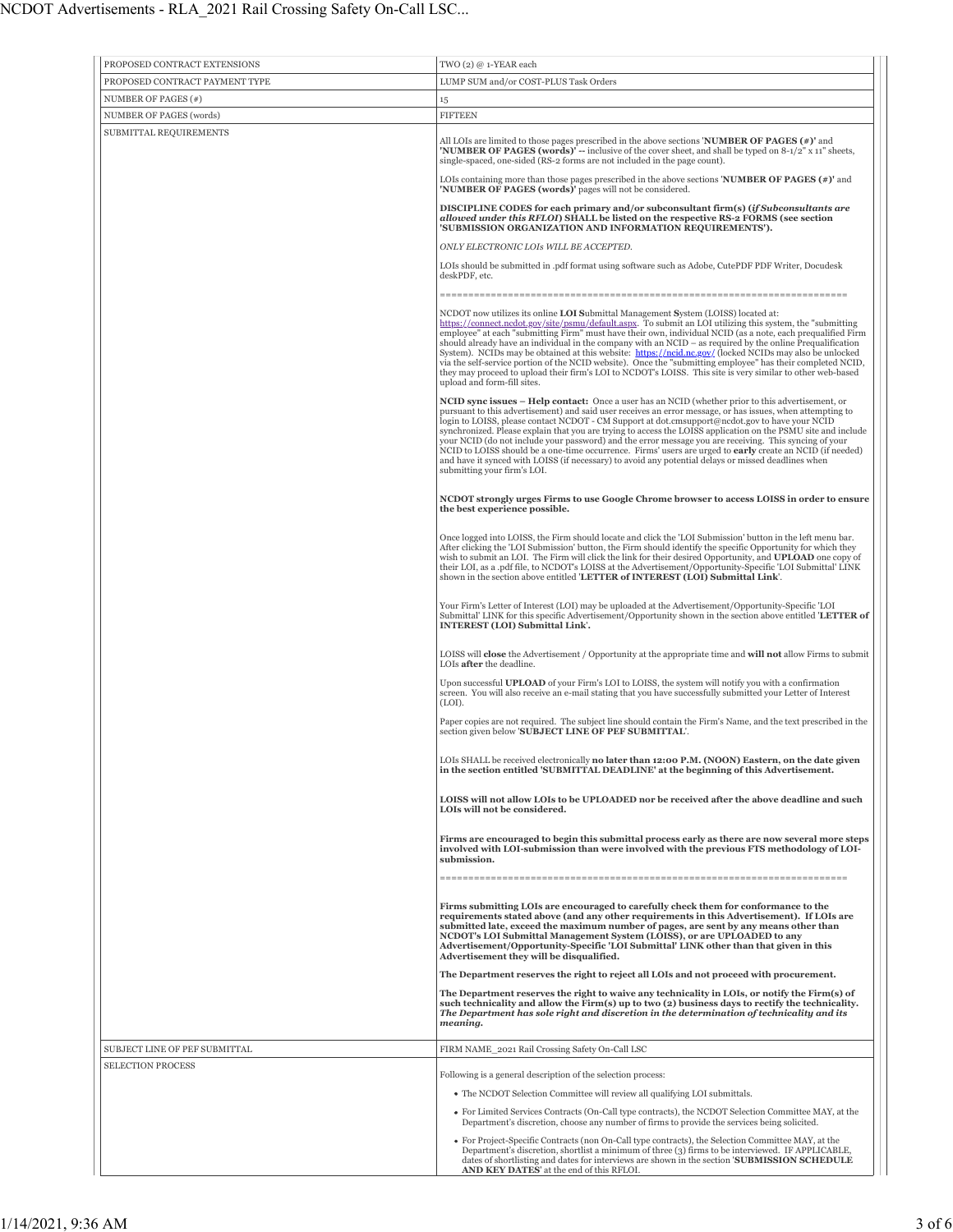|                                                               | • In order to be considered for selection, consultants must submit a complete response to this RFLOI prior<br>to the specified deadlines. Failure to submit all information in a timely manner will result in<br>disqualification.                                                                                                                                                                                                                                                                                                                                                                                                                                                                                                                                                                                                                                                                                                                                                                                                                                                            |
|---------------------------------------------------------------|-----------------------------------------------------------------------------------------------------------------------------------------------------------------------------------------------------------------------------------------------------------------------------------------------------------------------------------------------------------------------------------------------------------------------------------------------------------------------------------------------------------------------------------------------------------------------------------------------------------------------------------------------------------------------------------------------------------------------------------------------------------------------------------------------------------------------------------------------------------------------------------------------------------------------------------------------------------------------------------------------------------------------------------------------------------------------------------------------|
| TITLE VI NONDISCRIMINATION NOTIFICATION                       | The North Carolina Department of Transportation, in accordance with the provisions of Title VI of the Civil<br>Rights Act of 1964 (78 Stat. 252, 42 US.C. §§ 2000d to 2000d-4) and the Regulations, hereby notifies all<br>RESPONDENTS that it will affirmatively ensure that any contract entered into pursuant to this advertisement,<br>disadvantaged business enterprises will be afforded full and fair opportunity to submit LETTERS of<br>INTEREST (LOIs) in response to this ADVERTISEMENT and will not be discriminated against on the grounds<br>of race, color, or national origin in consideration for an award.                                                                                                                                                                                                                                                                                                                                                                                                                                                                  |
| SMALL PROFESSIONAL SERVICES FIRM (SPSF) PARTICIPATION         | The Department encourages the use of Small Professional Services Firms (SPSF). Small businesses<br>determined to be eligible for participation in the SPSF program are those meeting size standards defined by<br>Small Business Administration (SBA) regulations, 13 CFR Part 121 in Sector 54 under the North American<br>Industrial Classification System (NAICS). The SPSF program is a race, ethnicity, and gender neutral program<br>designed to increase the availability of contracting opportunities for small businesses on federal, state or<br>locally funded contracts. SPSF participation is not contingent upon the funding source.<br>The Firm, at the time the Letter of Interest is submitted, shall submit a listing of all known SPSF firms that will<br>participate in the performance of the identified work. The participation shall be submitted on the<br>Department's Subconsultant Form RS-2. RS-2 forms may be accessed on the Department's website at NCDOT                                                                                                      |
|                                                               | Connect Guidelines & Forms (https://connect.ncdot.gov/business/consultants/Pages/Guidelines-Forms.aspx)<br>The SPSF must be qualified with the Department to perform the work for which they are listed.                                                                                                                                                                                                                                                                                                                                                                                                                                                                                                                                                                                                                                                                                                                                                                                                                                                                                      |
| PREQUALIFICATION                                              | The Department maintains on file the qualifications and key personnel for each approved discipline, as well as<br>any required samples of work. Each year on the anniversary date of the company, the firm shall renew their<br>prequalified disciplines. If your firm has not renewed its application as required by your anniversary date or if<br>your firm is not currently prequalified, please submit an application to the Department prior to submittal<br>of your LOI. An application may be accessed on the Department's website at Prequalifying Private<br>Consulting Firms (https://connect.ncdot.gov/business/Prequal/Pages/Private-Consulting-Firm.aspx) -- Learn<br>how to become Prequalified as a Private Consulting Firm with NCDOT. Having this data on file with the<br>Department eliminates the need to resubmit this data with each letter of interest.<br>Professional Services Contracts are race and gender neutral and do not contain goals. However, the<br>Respondent is encouraged to give every opportunity to allow Disadvantaged, Minority-Owned and Women- |
|                                                               | Owned Business Enterprises (DBE/MBE/WBE) subconsultant utilization on all LOIs, contracts and<br>supplemental agreements. The Firm, subconsultant and subfirm shall not discriminate on the basis of race,<br>religion, color, national origin, age, disability or sex in the performance of this contract.                                                                                                                                                                                                                                                                                                                                                                                                                                                                                                                                                                                                                                                                                                                                                                                   |
| DIRECTORY OF FIRMS AND DEPARTMENT ENDORSEMENT                 | Real-time information about firms doing business with the Department, and information regarding their<br>prequalifications and certifications, is available in the Directory of Transportation Firms. The Directory can be<br>accessed on the Department's website at Directory of Firms (https://www.ebs.nc.gov/VendorDirectory<br>/default.html) -- Complete listing of certified and prequalified firms.                                                                                                                                                                                                                                                                                                                                                                                                                                                                                                                                                                                                                                                                                   |
|                                                               | The listing of an individual firm in the Department's directory shall not be construed as an endorsement of the<br>firm.                                                                                                                                                                                                                                                                                                                                                                                                                                                                                                                                                                                                                                                                                                                                                                                                                                                                                                                                                                      |
| SELECTION CRITERIA                                            | All prequalified firms who submit responsive letters of interest will be considered.<br>In selecting a firm/team, the selection committee will take into consideration qualification information                                                                                                                                                                                                                                                                                                                                                                                                                                                                                                                                                                                                                                                                                                                                                                                                                                                                                              |
|                                                               | including<br>such factors as those listed in the 'SELECTION CRITERIA' sections shown below.<br>After reviewing qualifications, if firms are equal on the evaluation review, then those qualified firms with                                                                                                                                                                                                                                                                                                                                                                                                                                                                                                                                                                                                                                                                                                                                                                                                                                                                                   |
|                                                               | proposed SPSF participation will be given priority consideration.                                                                                                                                                                                                                                                                                                                                                                                                                                                                                                                                                                                                                                                                                                                                                                                                                                                                                                                                                                                                                             |
| SELECTION CRITERIA #1 %:<br>SELECTION CRITERIA #1 DEFINITION: | 40%                                                                                                                                                                                                                                                                                                                                                                                                                                                                                                                                                                                                                                                                                                                                                                                                                                                                                                                                                                                                                                                                                           |
|                                                               | The firms' experience and staff (including subconsultants) to perform the type of work required.                                                                                                                                                                                                                                                                                                                                                                                                                                                                                                                                                                                                                                                                                                                                                                                                                                                                                                                                                                                              |
| SELECTION CRITERIA #2 %:<br>SELECTION CRITERIA #2 DEFINITION: | 30%                                                                                                                                                                                                                                                                                                                                                                                                                                                                                                                                                                                                                                                                                                                                                                                                                                                                                                                                                                                                                                                                                           |
|                                                               | The evaluation of the performance on any previous contracts with the North Carolina Department of<br>Transportation.                                                                                                                                                                                                                                                                                                                                                                                                                                                                                                                                                                                                                                                                                                                                                                                                                                                                                                                                                                          |
| SELECTION CRITERIA #3 %:                                      | 20%                                                                                                                                                                                                                                                                                                                                                                                                                                                                                                                                                                                                                                                                                                                                                                                                                                                                                                                                                                                                                                                                                           |
| SELECTION CRITERIA #3 DEFINITION:                             | The firms' proven record of success on similar projects (not necessarily NCDOT projects).                                                                                                                                                                                                                                                                                                                                                                                                                                                                                                                                                                                                                                                                                                                                                                                                                                                                                                                                                                                                     |
| SELECTION CRITERIA #4 %:<br>SELECTION CRITERIA #4 DEFINITION: | 10%                                                                                                                                                                                                                                                                                                                                                                                                                                                                                                                                                                                                                                                                                                                                                                                                                                                                                                                                                                                                                                                                                           |
|                                                               | The firms' demonstrated ability to meet commitments.                                                                                                                                                                                                                                                                                                                                                                                                                                                                                                                                                                                                                                                                                                                                                                                                                                                                                                                                                                                                                                          |
| SELECTION CRITERIA #5 %:                                      | 0%                                                                                                                                                                                                                                                                                                                                                                                                                                                                                                                                                                                                                                                                                                                                                                                                                                                                                                                                                                                                                                                                                            |
| SELECTION CRITERIA #5 DEFINITION:<br>NCDOT ADDRESSEE          |                                                                                                                                                                                                                                                                                                                                                                                                                                                                                                                                                                                                                                                                                                                                                                                                                                                                                                                                                                                                                                                                                               |
|                                                               | Robert J. Stroup, PE -- State Professional Services Engineer                                                                                                                                                                                                                                                                                                                                                                                                                                                                                                                                                                                                                                                                                                                                                                                                                                                                                                                                                                                                                                  |
| SUBMISSION ORGANIZATION AND INFORMATION REQUIREMENTS          | The LOI should be addressed to the person shown in the 'NCDOT ADDRESSEE' section shown above and<br>must include the name, address, telephone number, and e-mail address of the prime consultant's contact<br>person for this RFLOI.<br>The LOI must also include the information outlined below:                                                                                                                                                                                                                                                                                                                                                                                                                                                                                                                                                                                                                                                                                                                                                                                             |
|                                                               | Chapter 1 - Introduction                                                                                                                                                                                                                                                                                                                                                                                                                                                                                                                                                                                                                                                                                                                                                                                                                                                                                                                                                                                                                                                                      |
|                                                               | The Introduction should demonstrate the consultant's overall qualifications to fulfill the<br>requirements of the scope of work and should contain the following elements of information:                                                                                                                                                                                                                                                                                                                                                                                                                                                                                                                                                                                                                                                                                                                                                                                                                                                                                                     |
|                                                               | Expression of firm's interest in the work;<br>Statement of whether firm is on register;<br>• Date of most recent private engineering firm qualification;<br>■ Statement regarding firm's(') possible conflict of interest for the work; and<br>Summation of information contained in the letter of interest.                                                                                                                                                                                                                                                                                                                                                                                                                                                                                                                                                                                                                                                                                                                                                                                  |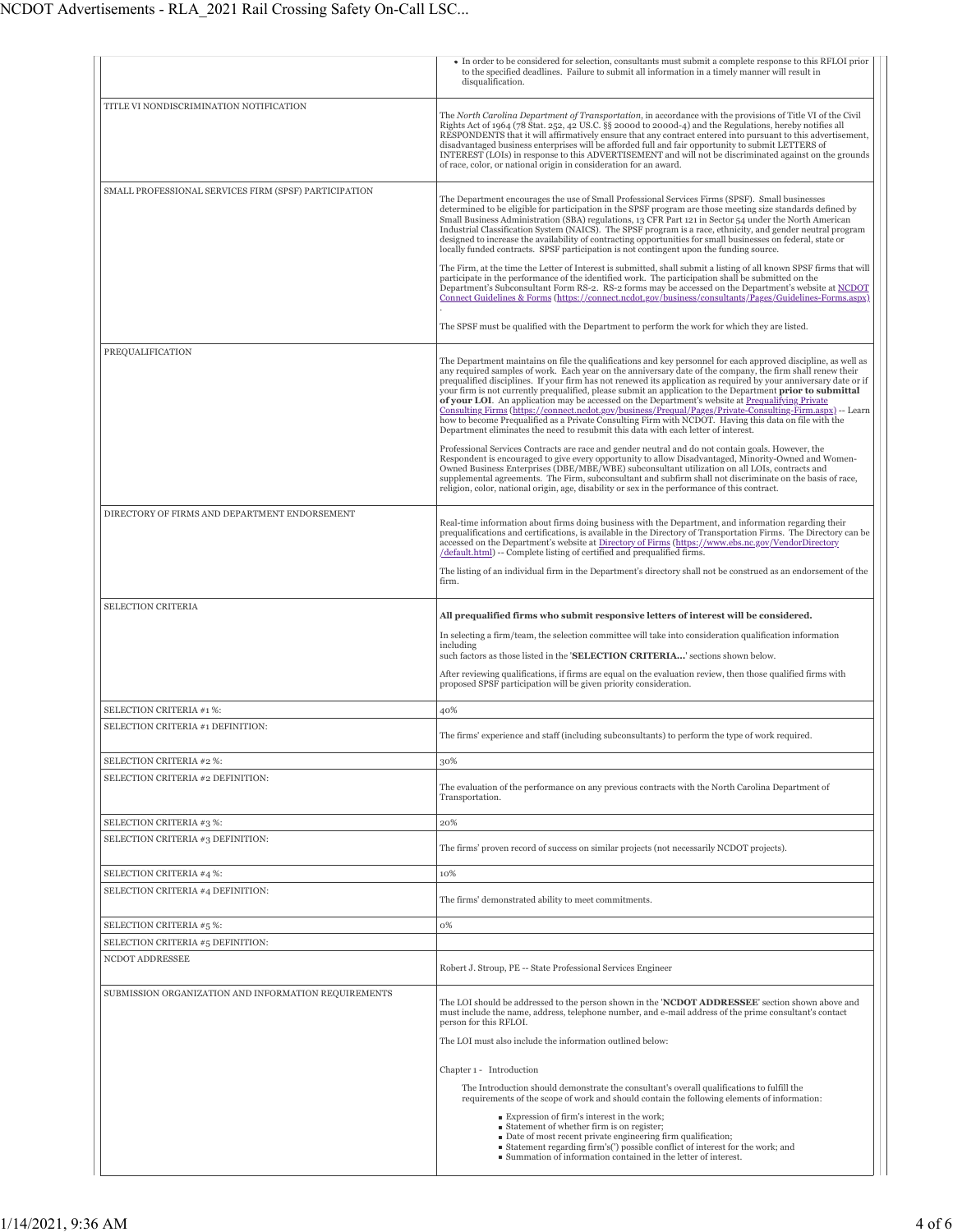|                                                                              | Chapter 2 - Team Qualifications                                                                                                                                                                                                                                                                                                                                                                                                                                                                                                                                                                                                                                                                                                                                                                                                                                                                                                                                                                                                                                               |
|------------------------------------------------------------------------------|-------------------------------------------------------------------------------------------------------------------------------------------------------------------------------------------------------------------------------------------------------------------------------------------------------------------------------------------------------------------------------------------------------------------------------------------------------------------------------------------------------------------------------------------------------------------------------------------------------------------------------------------------------------------------------------------------------------------------------------------------------------------------------------------------------------------------------------------------------------------------------------------------------------------------------------------------------------------------------------------------------------------------------------------------------------------------------|
|                                                                              | This chapter should elaborate on the general information presented in the introduction, to<br>establish the credentials and experience of the consultant to undertake this type of effort. The                                                                                                                                                                                                                                                                                                                                                                                                                                                                                                                                                                                                                                                                                                                                                                                                                                                                                |
|                                                                              | following must be included:<br>1. Identify recent, similar projects the firm, acting as the prime contractor, has conducted which<br>demonstrates its ability to conduct and manage the project. Provide a synopsis of each                                                                                                                                                                                                                                                                                                                                                                                                                                                                                                                                                                                                                                                                                                                                                                                                                                                   |
|                                                                              | project and include the date completed, and contact person.<br>2. If subconsultants are involved, provide corresponding information describing their                                                                                                                                                                                                                                                                                                                                                                                                                                                                                                                                                                                                                                                                                                                                                                                                                                                                                                                          |
|                                                                              | qualifications as requested in bullet number 1 above.                                                                                                                                                                                                                                                                                                                                                                                                                                                                                                                                                                                                                                                                                                                                                                                                                                                                                                                                                                                                                         |
|                                                                              | Chapter 3 - Team Experience                                                                                                                                                                                                                                                                                                                                                                                                                                                                                                                                                                                                                                                                                                                                                                                                                                                                                                                                                                                                                                                   |
|                                                                              | This chapter must provide the names, classifications, and location of the firm's North Carolina<br>employees and resources to be assigned to the advertised work; and the professional credentials<br>and experience of the persons assigned to the project, along with any unique qualifications of key<br>personnel. Although standard personnel resumes may be included, identify pertinent team<br>experience to be applied to this project. Specifically, the Department is interested in the<br>experience, expertise, and total quality of the consultant's proposed team. If principals of the firm<br>will not be actively involved in the study/contract/project, do not list them. The submittal shall<br>clearly indicate the Consultant's Project Manager, other key Team Members and his/her<br>qualifications for the proposed work. Also, include the team's organization chart for the Project /<br>Plan. A Capacity Chart / Graph (available work force) should also be included. Any other pertinent<br>information should also be listed in this section. |
|                                                                              | <b>Note:</b> If a project team or subconsultant encounters personnel changes, or any other changes of<br>significance dealing with the company, NCDOT should be notified immediately.                                                                                                                                                                                                                                                                                                                                                                                                                                                                                                                                                                                                                                                                                                                                                                                                                                                                                         |
|                                                                              | Chapter 4 - Technical Approach                                                                                                                                                                                                                                                                                                                                                                                                                                                                                                                                                                                                                                                                                                                                                                                                                                                                                                                                                                                                                                                |
|                                                                              | The consultant shall provide information on its understanding of, and approach to accomplish, this<br>project, including their envisioned scope for the work and any innovative ideas/approaches, and a<br>schedule to achieve the dates outlined in this RFLOI (if any project-specific dates are outlined<br>below).                                                                                                                                                                                                                                                                                                                                                                                                                                                                                                                                                                                                                                                                                                                                                        |
|                                                                              | PROJECT MILESTONE(s) and DATE(s) (IF APPLICABLE) -- see section 'PROJECT<br>MILETONE(s) and<br>DATE(s)' below (if applicable).                                                                                                                                                                                                                                                                                                                                                                                                                                                                                                                                                                                                                                                                                                                                                                                                                                                                                                                                                |
|                                                                              | APPENDICES-                                                                                                                                                                                                                                                                                                                                                                                                                                                                                                                                                                                                                                                                                                                                                                                                                                                                                                                                                                                                                                                                   |
|                                                                              | CONSULTANT CERTIFICATION Form RS-2                                                                                                                                                                                                                                                                                                                                                                                                                                                                                                                                                                                                                                                                                                                                                                                                                                                                                                                                                                                                                                            |
|                                                                              | Completed Form RS-2 forms SHALL be submitted with the firm's letter of                                                                                                                                                                                                                                                                                                                                                                                                                                                                                                                                                                                                                                                                                                                                                                                                                                                                                                                                                                                                        |
|                                                                              | interest. This section is limited to the number of pages required to provide<br>the requested information.                                                                                                                                                                                                                                                                                                                                                                                                                                                                                                                                                                                                                                                                                                                                                                                                                                                                                                                                                                    |
|                                                                              | Submit Form RS-2 forms for the following:                                                                                                                                                                                                                                                                                                                                                                                                                                                                                                                                                                                                                                                                                                                                                                                                                                                                                                                                                                                                                                     |
|                                                                              | • Prime Consultant firm                                                                                                                                                                                                                                                                                                                                                                                                                                                                                                                                                                                                                                                                                                                                                                                                                                                                                                                                                                                                                                                       |
|                                                                              | o Prime Consultant Form RS-2; and                                                                                                                                                                                                                                                                                                                                                                                                                                                                                                                                                                                                                                                                                                                                                                                                                                                                                                                                                                                                                                             |
|                                                                              | • ANY/ALL Subconsultant firms (If Subconsultants are<br>allowed under this RFLOI) to be, or anticipated to be,<br>utilized by your firm.                                                                                                                                                                                                                                                                                                                                                                                                                                                                                                                                                                                                                                                                                                                                                                                                                                                                                                                                      |
|                                                                              | o Subconsultant Form RS-2.                                                                                                                                                                                                                                                                                                                                                                                                                                                                                                                                                                                                                                                                                                                                                                                                                                                                                                                                                                                                                                                    |
|                                                                              | • In the event the firm has no subconsultant, it is<br>required that this be indicated on the Subconsultant<br>Form RS-2 by entering the word "None" or the<br>number "ZERO" and signing the form.                                                                                                                                                                                                                                                                                                                                                                                                                                                                                                                                                                                                                                                                                                                                                                                                                                                                            |
|                                                                              | Complete and sign each Form RS-2 (instructions are listed on the form).                                                                                                                                                                                                                                                                                                                                                                                                                                                                                                                                                                                                                                                                                                                                                                                                                                                                                                                                                                                                       |
|                                                                              | The required forms are available on the Department's website at:                                                                                                                                                                                                                                                                                                                                                                                                                                                                                                                                                                                                                                                                                                                                                                                                                                                                                                                                                                                                              |
|                                                                              |                                                                                                                                                                                                                                                                                                                                                                                                                                                                                                                                                                                                                                                                                                                                                                                                                                                                                                                                                                                                                                                                               |
|                                                                              | All correspondence and questions concerning this RFLOI should be directed to the person shown in the below                                                                                                                                                                                                                                                                                                                                                                                                                                                                                                                                                                                                                                                                                                                                                                                                                                                                                                                                                                    |
|                                                                              | section 'QUESTIONS send to:'. However, the LOI itself must be UPLOADED via the 'LOI Submittal Link'                                                                                                                                                                                                                                                                                                                                                                                                                                                                                                                                                                                                                                                                                                                                                                                                                                                                                                                                                                           |
|                                                                              | shown<br>in this Advertisement to NCDOT's LOI Submittal Management System (LOISS).                                                                                                                                                                                                                                                                                                                                                                                                                                                                                                                                                                                                                                                                                                                                                                                                                                                                                                                                                                                            |
|                                                                              | IF APPLICABLE (if dates for such are given in the below sections 'Deadline for Questions' and 'Issue                                                                                                                                                                                                                                                                                                                                                                                                                                                                                                                                                                                                                                                                                                                                                                                                                                                                                                                                                                          |
|                                                                              | Final<br>Addendum'), questions may be submitted electronically only, to the contact shown in the below section<br><b>QUESTIONS send to:'</b> . Responses will be issued in the form of an addendum available to all interested<br>parties. Interested parties should also send a request, by email only, to the person listed in the below section<br><b>QUESTIONS send to:</b> to be placed on a public correspondence list to ensure future updates regarding the<br>RFLOI or other project information can be conveyed. Questions must be submitted to the person listed in the<br>below section 'QUESTIONS send to:' no later than the date and time given in the below section 'Deadline<br>for                                                                                                                                                                                                                                                                                                                                                                          |
|                                                                              | Questions'. The last addendum will be issued no later than the date shown in the below section 'Issue Final<br>Addendum'.                                                                                                                                                                                                                                                                                                                                                                                                                                                                                                                                                                                                                                                                                                                                                                                                                                                                                                                                                     |
|                                                                              | NOTE: To adhere to the Timeframe, a Notice to Proceed is expected to be issued shortly after<br>(a) firm(s)/team(s) is/are selected. All firm(s)/team(s) submitting a LETTER OF INTEREST<br>should make sure that their rates and overheads are current and have been audited by NCDOT.                                                                                                                                                                                                                                                                                                                                                                                                                                                                                                                                                                                                                                                                                                                                                                                       |
| PROJECT MILETONE(s) and DATE(s) (if applicable)                              |                                                                                                                                                                                                                                                                                                                                                                                                                                                                                                                                                                                                                                                                                                                                                                                                                                                                                                                                                                                                                                                                               |
| QUESTIONS send to:                                                           | rjstroup@ncdot.gov                                                                                                                                                                                                                                                                                                                                                                                                                                                                                                                                                                                                                                                                                                                                                                                                                                                                                                                                                                                                                                                            |
| SUBMISSION SCHEDULE AND KEY DATES                                            |                                                                                                                                                                                                                                                                                                                                                                                                                                                                                                                                                                                                                                                                                                                                                                                                                                                                                                                                                                                                                                                                               |
| <b>RFLOI</b> Release                                                         | 1/15/2021                                                                                                                                                                                                                                                                                                                                                                                                                                                                                                                                                                                                                                                                                                                                                                                                                                                                                                                                                                                                                                                                     |
| Deadline for Questions (Eastern Time Zone)<br>Issue Final Addendum           |                                                                                                                                                                                                                                                                                                                                                                                                                                                                                                                                                                                                                                                                                                                                                                                                                                                                                                                                                                                                                                                                               |
| Deadline for LOI Submission (Eastern Time Zone)                              | 2/16/2021 12:00 PM                                                                                                                                                                                                                                                                                                                                                                                                                                                                                                                                                                                                                                                                                                                                                                                                                                                                                                                                                                                                                                                            |
| Shortlist Announced (* Notification will ONLY be sent to shortlisted firms.) |                                                                                                                                                                                                                                                                                                                                                                                                                                                                                                                                                                                                                                                                                                                                                                                                                                                                                                                                                                                                                                                                               |
| Interviews - the week of (if DOT elects this option)                         |                                                                                                                                                                                                                                                                                                                                                                                                                                                                                                                                                                                                                                                                                                                                                                                                                                                                                                                                                                                                                                                                               |